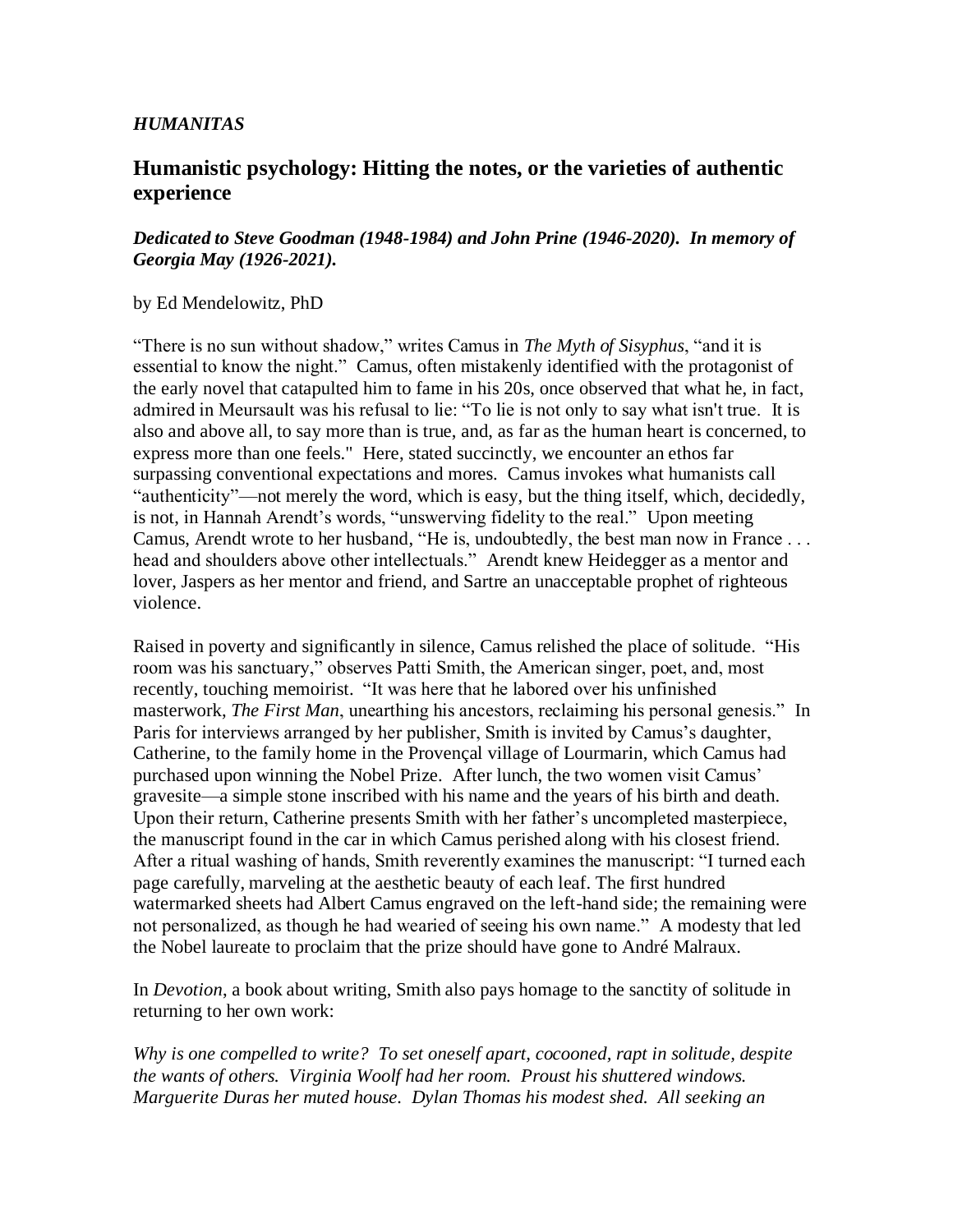*emptiness to imbue with words. The words that will penetrate virgin territory, crack unclaimed combinations, articulate the infinite.*

Vanity, artists on these Taoist planes seem instinctively to know, easily becomes mediocrity and impediment.

Camus was raised amid simple people and gestures. "Whatever I know about morality," he opined, "I've leant on the football pitch and the theatre stage." He learned also from astute mentors about the life of the mind and books written by extraordinary human beings evolved in the conjoined arts of rarified thought and comportment: St. Augustine and the Ancient Greeks, Simone Weil and Hannah Arendt were among Camus' philosophical and moral compatriots. Members of the local soccer team, a squad on which Camus also played, bore his casket at the funeral. Bells pealed not from the local cathedral but from the village square—just as Camus imagined it.

### **Evanescence**

Folk music in the States has a long tradition of just the sort of bedrock demeanor and decency I attempt to convey in this briefest of reveries. Leadbelly rambled and played with Woody Guthrie from an early point. Dylan, after visiting Guthrie regularly upon his arrival in NYC as the older troubadour lay dying of Huntington's illness in a New Jersey hospital, realized at a certain point that he had his own vision to pursue and wouldn't be returning to visit; the two men never met again. Dylan did not, he would later recall, think of himself as any kind of songwriter. Still, he felt a sense of gratitude, one in sympathy with Arendt's "frailty of human affairs" no less than bona fide friendship and fellow feeling along the way of legitimate ethical and aesthetic pursuit. "Song to Woody," one of two original compositions on Dylan's first album, expresses this sentiment with a simplicity coupled to the most poignant of lines:

*Here's to Cisco and Sonny and Leadbelly too An' to all the good people that traveled with you Here's to the heart and hands of the men That come with the dust and are gone with the wind*

"We must write," observes Smith, "engaging in a myriad of struggles, as if breaking in a willful foal."

Sonny Terry and Lead Belly (the rendering of the name that Ledbetter preferred) were Black men steeped in folk traditions and the blues. "We come with the dust and we go with the wind"—words from Guthrie's "Pastures of Plenty" intimating a Zen-like awareness of evanescence while evoking, too, the sufferings and displacements endured by myriad lives turned topsy-turvy by the draughts and windstorms that ravaged the western states during the Great Depression. Songs like "Oxford Town," "Only a Pawn in Their Game," "The Lonesome Death of Hattie Carroll," and "Blind Willie McTell" reflect the manner in which an ever-observant Dylan learned quickly from his guides, tapping into a deep-seated violence that has underwritten the American story, along with its more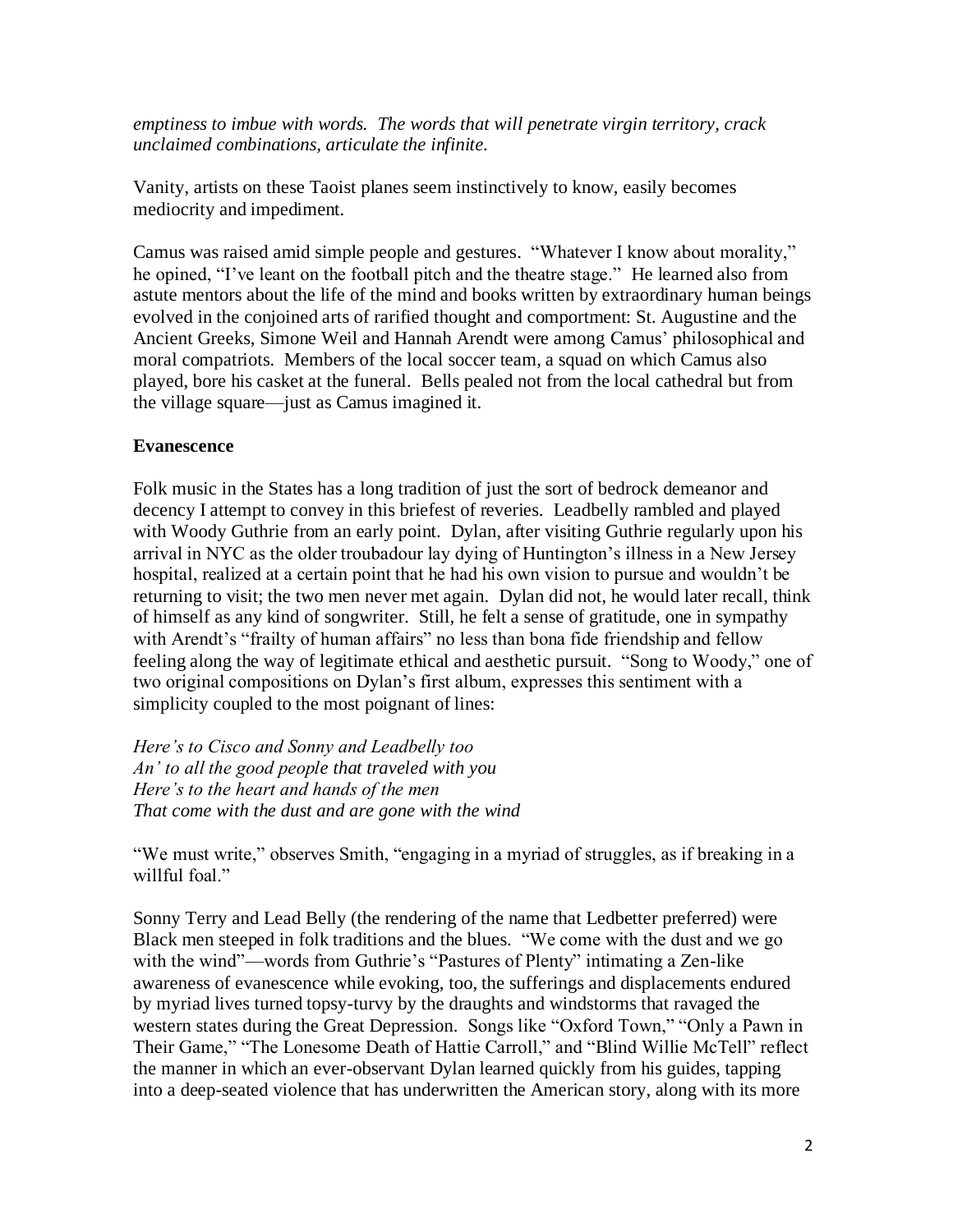principal aspects, from the start. Dylan's 1967 album, *John Wesley Harding*, spare and mesmerizing, recalls an infamous Texan outlaw, his name oddly misspelled. On the album cover, Dylan is flanked by itinerant Bengali musicians; a local Nashville stonemason and carpenter stands directly behind. The poet, it is clear, has been hitting all the notes for a very long while; his has been an astonishingly expansive mind from very early on.

# **Fallenness**

Like all noble spirits, Camus never placed himself above the fray. Despite having captured the hearts and minds of innumerable readers, he remained steadfastly selfcritical. Accepting his prize in Stockholm, he spoke of "limits and debts." *The Fall* is arguably Camus's most confessional work. Here, we encounter Jean-Baptiste Clamence, a wildly emotive, self-anointed/confessed "judge-penitent"—a lawyer who is chased by conscience and inner Furies out of a privileged Parisian existence to an Amsterdam dive called Mexico City. The city's concentric canals bring to Clamence's disordered mind Dante's circles of hell. At the bar, he holds court with an unseen interlocutor, sometimes confessing, at others waxing philosophic, even prophetic, all the while judging both self and the world and, by extension, us literary eavesdroppers, as well.

*The Fall* ends with Amsterdam bathed in fresh snow. ("Amsterdam asleep in the white night, the dark jade canals under the little snow-covered bridges, my muffled steps—it will be purity, even if fleeting, before tomorrow's mud.") Clamence imagines the snowflakes to be doves. Harsh valuations of self and others notwithstanding, he suddenly feels compelled to return to the fallen world and start anew. (Beckett, fellow resistance fighter and Nobel laureate—who also didn't especially covet the prize—expresses the matter starkly: "Ever tried. Ever failed. No matter. Try again. Fail again. Fail better.") In the end, it is what we can do. Encountering our personal daemons forthrightly, the outcomes of our efforts might become richer than they tend too often to be. Camus's nature was deeply spiritual and, by his own admission, deeply flawed. Rollo May, in certain respects our stateside Camus, as Bob Abzug's stirring biography suggests, embodied radical contradictions as well.

### **Amsterdam**

Dylan dons the odd pseudonym Robert Milkwood Thomas likely insofar as he was flying beneath the radar while recording, unofficially, for a label not his own. He can be heard playing keyboards and on the chorus on folk artist Steve Goodman's "Somebody Else's Troubles" on an album bearing the name of the song. The folk tradition is one is which gestures of understated grace and generosity ("handing one another along," as child psychoanalyst Robert Coles puts it) are everyday occurrences. Goodman, diagnosed with leukemia at the age of 20 and dead at 36, knew early on his life would be brief.

It is fitting, perhaps, that we draw to our close by returning to a place already visited— Amsterdam in winter. And to the prospects for collective renewal; graceful sentiments, acts, and connections amid fragile, fretful existences and lives. Fuller embrace of the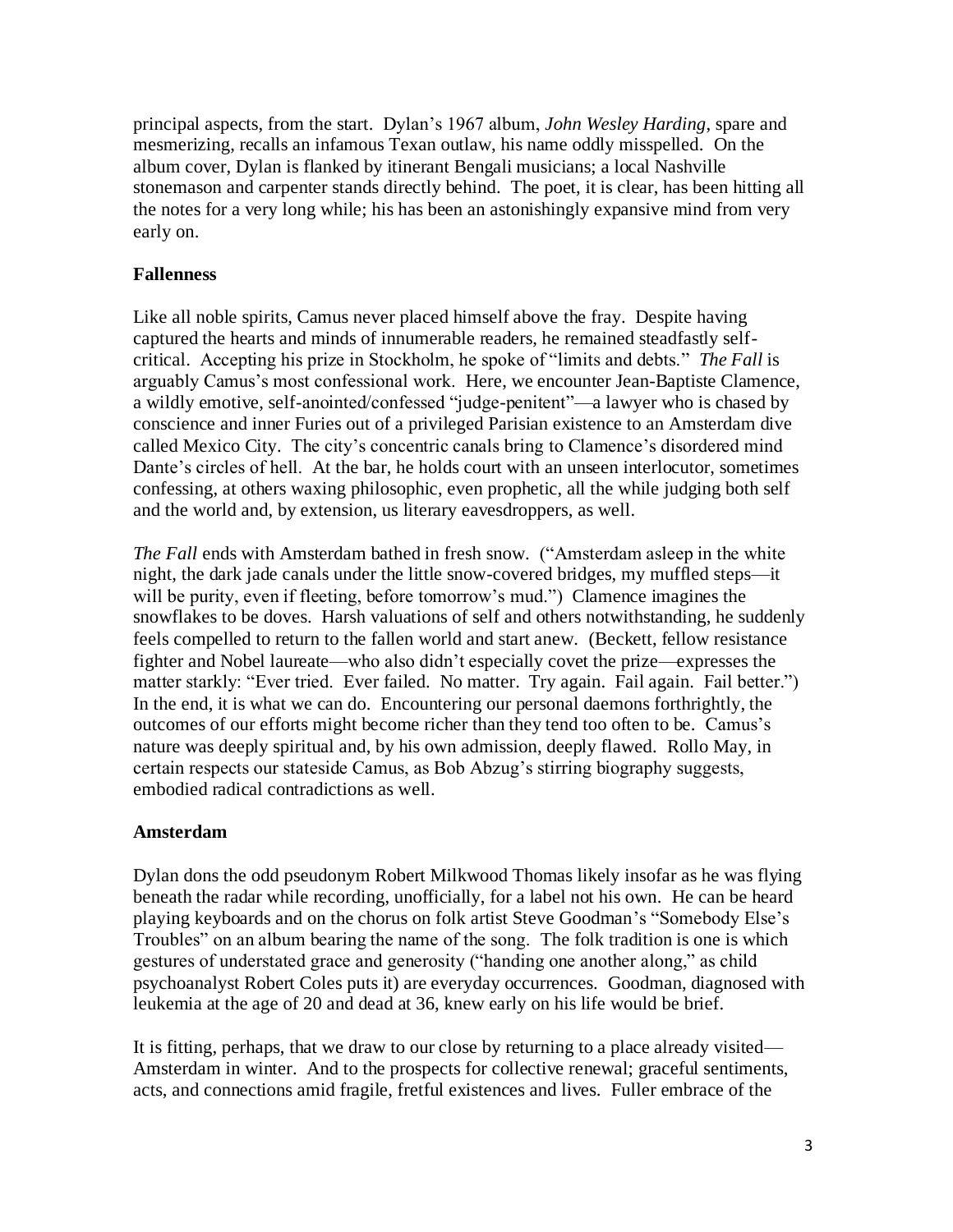agony of existence, no less than its attendant mysteries, beauties, and joys. Ultimately, for a Camusean vision of "human community" co-inhabited by modestly enlightened, everattentive bodies, spirits, and minds. On the posthumously released *No Big Surprise*, we find Goodman's cover of Michael Smith's "The Dutchman,"

[\[https://www.youtube.com/watch?v=bpe2ncWpxzY\]](https://www.youtube.com/watch?v=bpe2ncWpxzY) a song I heard Goodman perform at myriad venues on both coasts during my youth. Immaculately rendered, it is a song about an elderly couple, childless and alone, as they approach the ends of their respective lives together. The Dutchman, often confused, imagines Holland tulips blooming beneath the Amsterdam snow and is wholly at a loss without Margaret's quiet devotion and enduring love. That is Steve himself lounging on the pier on the album cover. And surely it is the Dutchman beside him, wielding a fishing pole while dreaming about God knows what, slightly cracked like the rest of us.

### **Afterword**

John Prine, in his youth a hard-drinking, chain-smoking man who seemed to make a hobby of dabbling in chemically-induced states of mind, hailed from a wholly different planet from Goodman, though both men grew up around Chicago. Goodman and Prine became the closest of friends, a relationship Prine honored until his own death at the outbreak of the Covid pandemic at the age of 73. Prine's guitar playing paled in comparison with Goodman's finely-honed technique. Still, the nuance and human core he was able regularly to evoke with a capo and a handful of chords found their way into hearts and minds throughout the world, the States and Ireland especially. "Hello in There," a song about the loneliness that often attends old age, may be found on Prine's first album, titled, as was Dylan's, simply with his name. Folk artists doing their things hitting the notes while passing along humble, albeit simultaneously cosmic messages and codes before slipping quietly away and returning to the Void or Source. This performance [\[https://www.youtube.com/watch?v=OVhA01J0Zsg\]](https://www.youtube.com/watch?v=OVhA01J0Zsg) took place at Sessions on West 54th Street in 2001, six months before 9/11.

#### **References**

- Abzug, R. (2021). *Psyche and soul in America: The spiritual odyssey of Rollo May*. Oxford University Press.
- Arendt, H. (1978). *The life of the mind* (2 vols.). Harcourt Brace Jovanovich.
- Beckett, S. (1984). *Worstward ho*. Grove Press.
- Camus. A. (1968). *Lyrical and critical essays*. Alfred A. Knopf.
- Camus, A. (1995). *The first man*. Alfred A. Knopf.
- Camus, A. (2004). *The plague, the fall, exile and the kingdom, and selected essays*. Alfred A. Knopf.
- Coles, R. (2010). *Handing one another along: Literature and social reflection*. Random House.
- Dylan, B. (1962). *Bob Dylan* [CD]. Columbia Records.
- Dylan, B. (1967). *John Wesley Harding* [CD]. Columbia Records.
- Goodman, S. (1972). *Someone else's troubles* [CD]. Buddha Records.